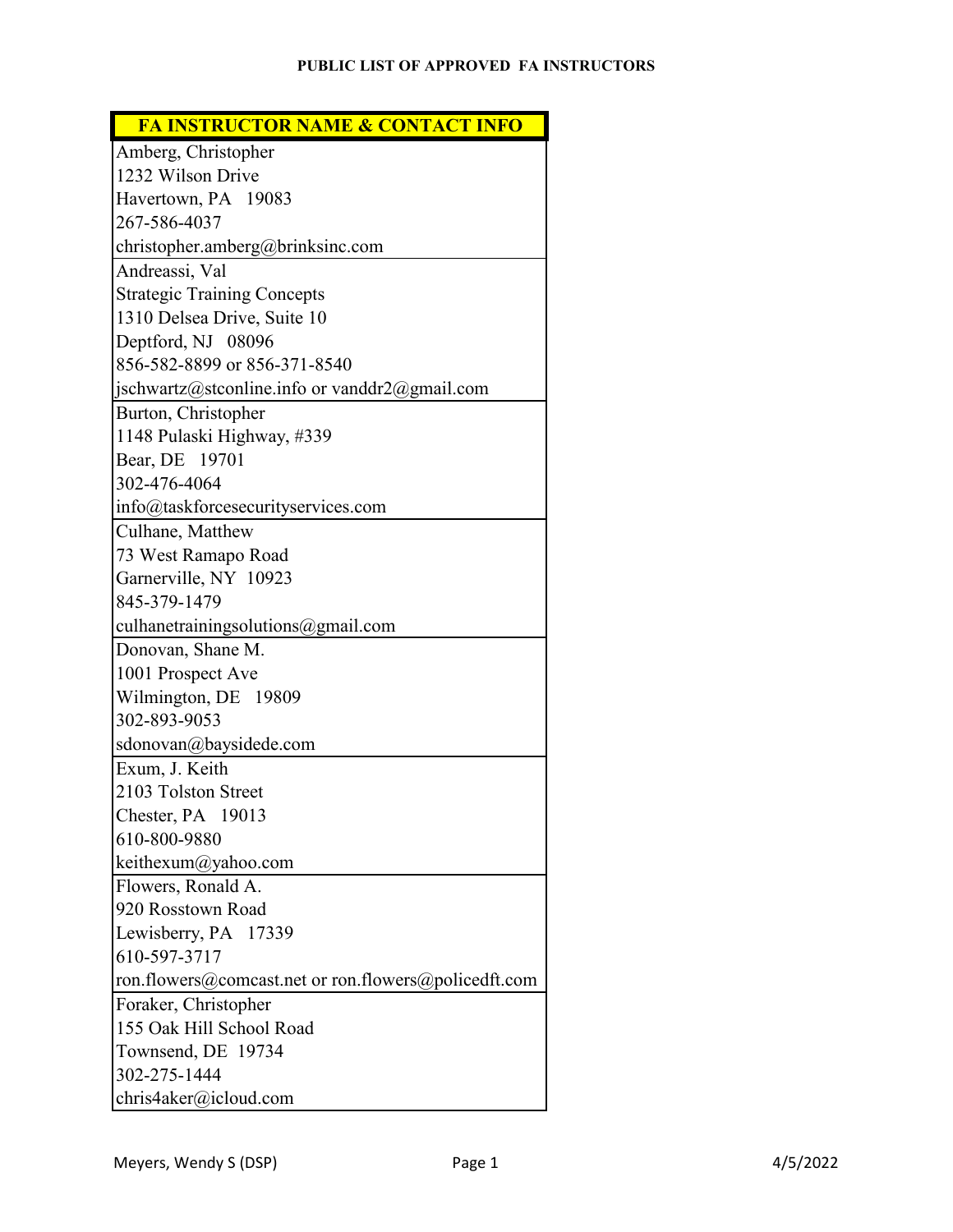| <b>FA INSTRUCTOR NAME &amp; CONTACT INFO</b> |  |  |
|----------------------------------------------|--|--|
|----------------------------------------------|--|--|

| Franklin, Byron                 |
|---------------------------------|
| 32 South Warner Avenue          |
| Bryn Mawr, PA 19010             |
| 267-349-1688                    |
| bfranklin@train2fight.com       |
| Gindrow, Hal                    |
| <b>LEASOT</b> Academy           |
| 1341 North Delaware Avenue      |
| Suite 410                       |
| Philadelphia, PA 19125          |
| 215-425-4011                    |
| leasotacademy@gmail.com         |
| Hirst, Richard L.               |
| <b>Firearms Training Center</b> |
| 2514 Emerson Drive              |
| Wilmington, DE 19808            |
| 302-981-8618                    |
| fatc2019@gmail.com              |
| Holz, Glenn                     |
| 120 Pennwood Drive              |
| Oxford, PA 19363                |
| 302-218-1854                    |
| soctraining@gmail.com           |
| Ingram, Curtis                  |
| 1624 Franklin Avenue            |
| Willow Grove, PA 19090          |
| 757-602-7029                    |
| ingram.curtis@yahoo.com         |
| James, Torrie M.                |
| 604 Thomas Davis Drive          |
| Clayton, DE 19938               |
| 302-222-6405                    |
| torriemjames@gmail.com          |
| Johnson, Donald K.              |
| 1403 Surry Court                |
| New Castle, DE 19720            |
| 302-602-2109                    |
| cam35740@yahoo.com              |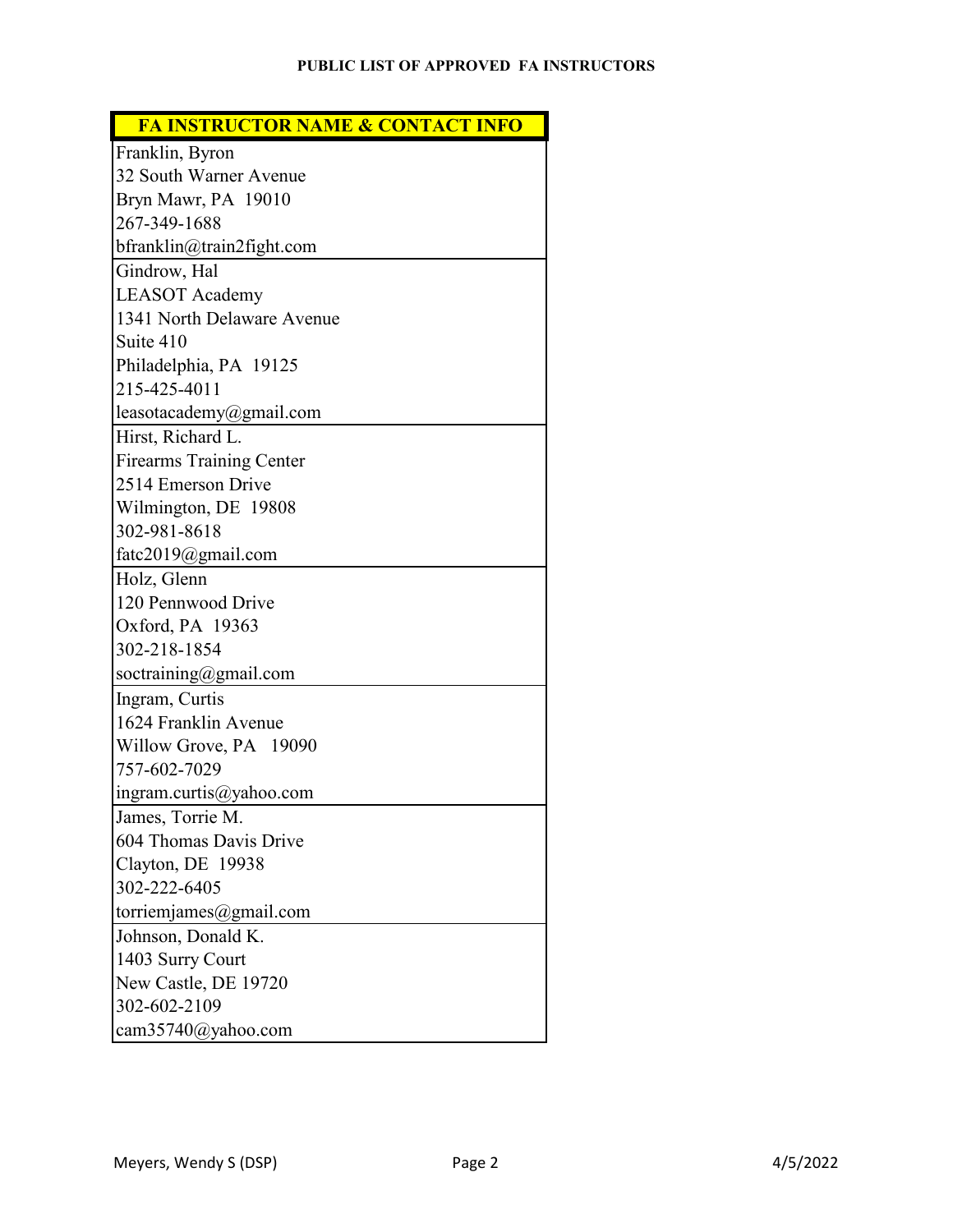## **FA INSTRUCTOR NAME & CONTACT INFO**

| Jones, Kevin                        |
|-------------------------------------|
| 910 Old Harmony Road                |
| Newark, DE 19713                    |
| 302-354-7725                        |
| kevin@safefirearmsed.com            |
| Kansak, Jr., Joseph                 |
| 31293 Pine Place                    |
| Ocean View, DE 19970                |
| 302-853-0578                        |
| joseph.kansak@cj.state.de.us        |
| Kansak, Sr., Joseph                 |
| 31293 Pine Place                    |
| Ocean View, DE 19970                |
| 302-539-5808                        |
| resortpatrol@yahoo.com              |
| Lerette, John V                     |
| 8925 Twelve Sons Court              |
| Jessup, MD 20794                    |
| 301-617-0982                        |
| babgi4682@verizon.net               |
|                                     |
| Martin, Joseph                      |
| 236 Washington Avenue               |
| Pitman, NJ 08071                    |
| 856-589-7717                        |
| $j$ fmjr236@aol.com                 |
| McLaughlin, Kenneth                 |
| 213 Chad Place                      |
| Ocean View, DE 19970                |
| 302-537-4339                        |
| mclaughlin9361@gmail.com            |
| Mobley, Isaiah                      |
| 1148 Pulaski Highway, #167          |
| Bear, DE 19701                      |
| 302-993-6582                        |
| Trinityarmstraining@gmail.com       |
| Pigeon, Andrew Jr.                  |
| 32711 Fisher Place                  |
| Frankford, DE 19945                 |
| 302-597-8178<br>apigeonjr@gmail.com |